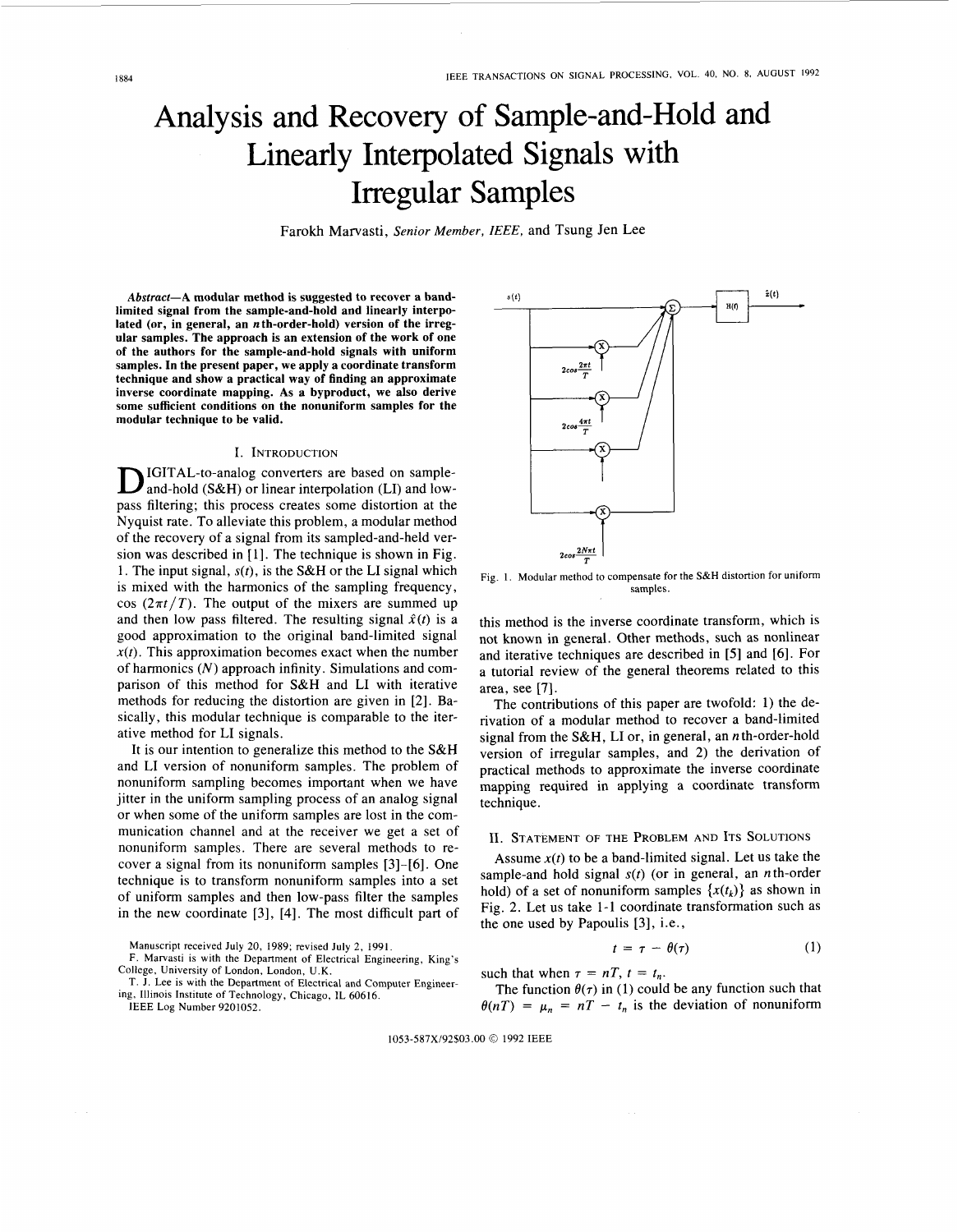

Fig. 2. Sample and hold with variable width for nonuniform samples.

samples from a set of uniform samples. This coordinate transformation maps  $x(t)$  into a new function  $g(\tau)$  such that

$$
x(t) = x(\tau - \theta(\tau)) = g(\tau)
$$
  
and 
$$
x(t_n) = g(nT).
$$
 (2)

Assuming that the sample-and-hold signal *s(t)* is likewise mapped into  $s_1(\tau)$ , we have [1], [8]

$$
\sum_{i=-\infty}^{\infty} S_i(f - i/T) = \sum_{i=-\infty}^{\infty} G(f - i/T) \qquad (3)
$$

where  $S_1(f)$  and  $G(f)$  are Fourier transforms of  $s_1(\tau)$  and  $g(\tau)$ , respectively. The above equation can be proved from the fact that  $s_1(nT) = g(nT)$  and the summations in the above equation are the Fourier transforms of the ideal impulsive samples of  $s_1(\tau)$  and  $g(\tau)$  (uniform sampling theory). Assuming  $g(\tau)$  is almost a band-limited function with a bandwidth  $W<sup>1</sup>$  and if the uniform sampling interval T  $= (1/2W)$ , we have

$$
\sum_{i=-\infty}^{\infty} S_i(f - i/T) = G(f), \qquad |f| < W. \tag{4}
$$

If the original signal is squarely integrable, i.e.,  $x(t) \in L_2$ , then (see Appendix B)  $S_1(f)$  is a decaying function and the summation in (4) can be approximated by a finite sum

$$
\sum_{i=-N}^{N} S_i(f - i/T) \approx G(f), \qquad |f| < W. \tag{5}
$$

In the *7* domain, we have

*N* 

$$
h(\tau) * \left\{ s_1(\tau) \left[ 1 + 2 \sum_{i=1}^N \cos \frac{2\pi i \tau}{T} \right] \right\} \approx g(\tau) \qquad (6)
$$

where  $h(\tau)$  is a low-pass filter with a cutoff frequency equal to *W.* 

The implementation of *(6)* would resemble that of [Fig.](#page-0-0) [1.](#page-0-0) Equation (6) can be rewritten in the time domain if  $\tau$ can be written as

$$
\tau = \gamma(t). \tag{7}
$$

The above equation is the inverse of (1). Equation (7) can be written as (see Appendix A for the proof and the conditions)

$$
\tau = \gamma(t) = t - \phi(t) \tag{8}
$$

where  $\phi(t)$  is a bounded function. Now, substituting (8) in (6), and noting that  $s_i[\gamma(t)] = s(t), g[\gamma(t)] = x(t)$ , and  $h(\gamma(t)) = \text{sinc} \left[ \frac{t - \phi(t)}{T} \right]$ , we get

$$
\operatorname{sinc}\left[\frac{t-\phi(t)}{T}\right]
$$
  
 
$$
*\left\{s(t)\left[1+2\sum_{i=1}^{N}\cos\left[\frac{2\pi it}{T}-\frac{2\pi i}{T}\phi(t)\right]\right]\right\} \approx x(t).
$$
  
(9)

Fig. *3* is the modular representation of (9); this figure shows that the modules consist of phase modulated **(PM)**  signals as opposed to sinusoidal signals as shown in [Fig.](#page-0-0) [1.](#page-0-0) The only question left is how to find  $\phi(t)$ . Appendix A shows an implicit relationship between  $\phi(t)$  and  $\theta(\tau)$ . This calculation is, however, difficult to implement. This is because the uniform samples of  $\phi(t)$  correspond to unknown nonuniform points  $\tau_n$ .

One relatively simple method to derive  $\phi(t)$  from  $\theta(\tau)$ shall be discussed here. Instead of finding  $\phi(t)$  (8) from  $\theta(\tau)$  (1), we can directly find  $\phi(t)$  [\(Fig.](#page-2-0) 3 shows that we do not need to find  $\theta(\tau)$  for that implementation). The conditions on  $\phi(t)$  are as follows:

**1)** From (8), we have  $\phi(t_n) = t_n - nT = -\mu_n$ , (deviation of nonuniform samples).

2) The mapping between  $\phi(t)$  and  $\theta(\tau)$  should be 1-1. There are some sufficient conditions on nonuniform deviations ( $\mu_n$ ) or maximum value of  $\theta(\tau)$ , as explained in Appendix A, that can guarantee **1-1** mapping. These conditions are

$$
\sum_{n} \mu_n^2 < \frac{3T^2}{\pi^2}
$$
\nand/or 
$$
\left( |\mu_n| < \theta_{\text{max}} < \frac{T}{\pi} \right).
$$

Now to find a  $\phi(t)$ , we proceed as follows [9]:

$$
\delta(t - t_k) = |\dot{q}(t)| \delta[q(t)] \tag{10}
$$

where  $\delta$ ( ) is an impulse and

$$
q(t) = t - kT - \phi(t) \tag{11}
$$

and  $\phi(t)$  is the function to be determined such that

$$
\begin{cases}\nq(t_k) = t_k - kT - \phi(t_k) = 0 \\
q(t \neq t_k) \neq 0 \\
\dot{q}(t_k) = 1 - \dot{\phi}(t_k) \neq 0.\n\end{cases}
$$
\n(12)

**<sup>&#</sup>x27;Papoulis assumes small deviation**  $\mu_n$  **to assure that**  $g(\tau)$  **is approximately** band limited. But if  $g(\tau)$  is truly band limited, then  $x(t)$  cannot be band limited. However, if the nonuniform sampling deviation,  $\mu_n$ , is small and  $x(t)$  is band limited, then  $g(\tau)$  is "almost" band limited.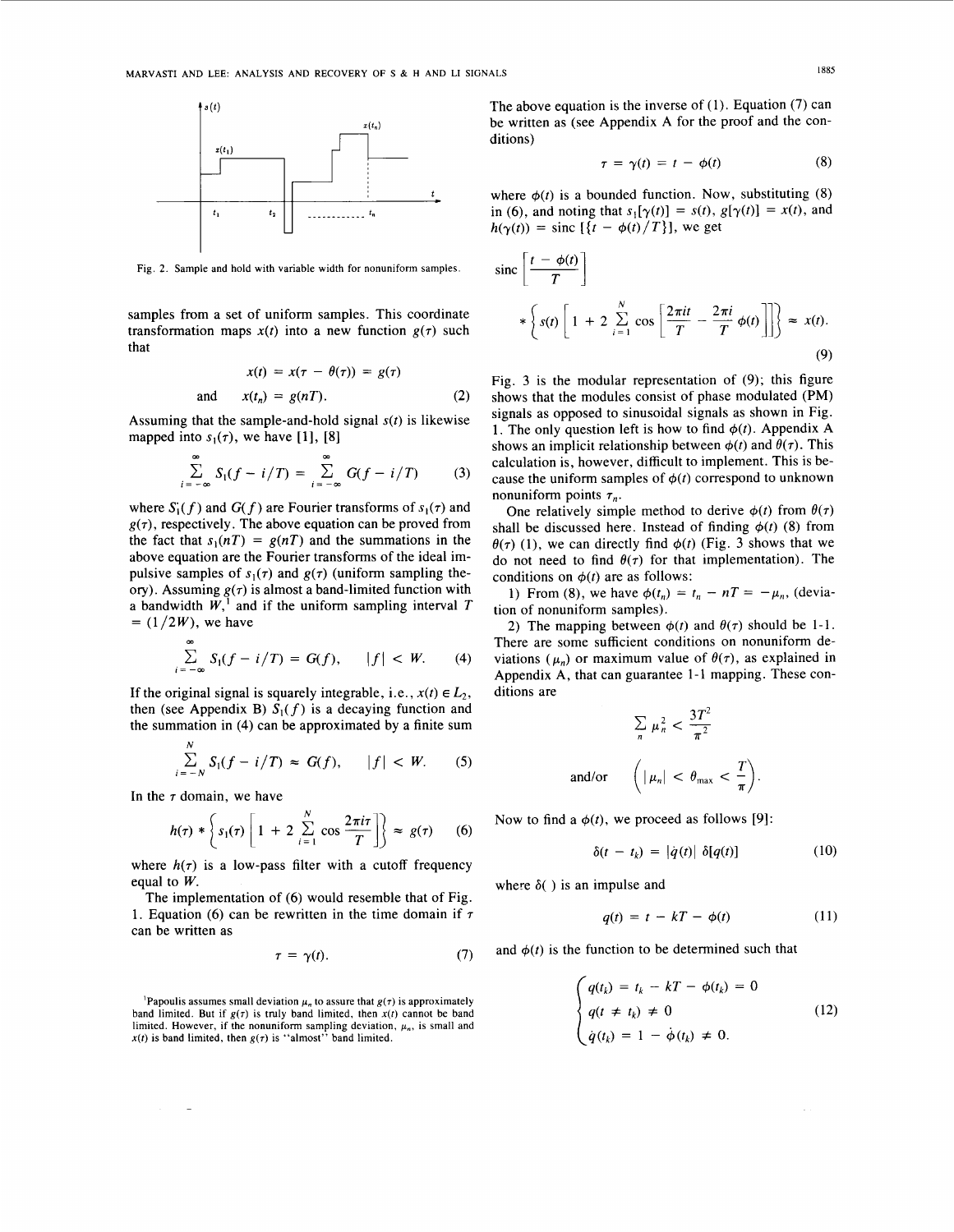<span id="page-2-0"></span>

Fig. **3.** Modular method for signal recovery from **S&H** version of nonuniform samples.

From  $(11)$  and  $(10)$ , we have (for more details, see [3], 171)

$$
\text{comb}\left(\cdot\right) = \sum_{k} \delta(t - t_k)
$$
\n
$$
= \left|1 - \dot{\phi}(t)\right| \sum_{k} \delta[t - nT - \dot{\phi}(t)]. \quad (13)
$$

The Fourier series expansion of (13) with respect to  $\tau =$  $t - \phi(t)$  is

comb 
$$
(\cdot) = |1 - \dot{\phi}(t)|
$$
  
\n
$$
\cdot \left\{ 1 + \sum_{n=1}^{\infty} 2 \cos \left[ \frac{2\pi n}{T} t - \frac{2\pi n}{T} \phi(t) \right] \right\}.
$$
\n(14)

Since  $\phi(t_n) = t_n - nT = -\mu_n$ , if we make the realistic assumption that  $\mu_n$  is finite, the average number of nonuniform samples per unit time is  $(1/T) = 2W$ . Hence a band-limited function  $\phi(t)$  can be found such that its bandwidth is less than or equal to *W.* By assuming that the amplitudes of  $\phi(t)$  and thus  $\dot{\phi}(t)$  are small, which are the cases when the deviation  $\phi(t_k) = -\mu_k$  is small, the overlap of phase modulated (PM) spectral components in (14) are negligible, and we can find  $\phi(t)$  and cos  $[(2\pi/T)]$  $-(2\pi/T)\phi(t)$  by low-pass filtering and bandpass filtering the comb  $(\cdot)$  signal represented in (14), respectively. The procedure is shown in the block diagram of Fig. **4.**  The harmonics of the PM signal in Fig. 3 can be generated from the fundamental component cos  $[(2\pi/T)t (2\pi/T)\phi(t)$ . (Generation of these harmonics from the comb  $(\cdot)$  function might be inaccurate since as *n* increases, there is more overlap in the frequency domain.) The last stage of Fig. **3** is a convolution with a filter with an impulse response of sinc  $[(2\pi t/T) - (2\pi\phi(t)/T)]$  as derived in Fig. 4.

The same analysis holds for an *n*th-order hold such as linear interpolation. Equation (3) is still valid except that  $S_1$  is the Fourier transform of the mapping of the *n*th-order-hold version of the original signal  $s(t)$ . Equa-



Fig. **4. Block** diagram for generating the functions represented in Fig. **3.** 

tion *(5)* is still valid since an analysis similar to Appendix B shows that  $S_1(f)$  is a decaying function. Thus, (6), (9), and Fig. 3 remain the same. Since an *n* th-order signal is a better approximation of the original signal, in general, we expect that  $S(f)$  and  $S_1(f)$  to decay faster and hence smaller number of modules *(N)* will be needed.

## **III. SIMULATION RESULTS**

In order to compare our results to the uniform sampling case, we use the same signal as in *[2].* Some of the results for the uniform sampling case are shown in [Fig.](#page-3-0) *5.* This figure shows that the addition of one harmonic does not necessarily improve the recovery but the additions of 50 harmonics significantly improves the systems. [Fig. 6](#page-3-0) shows the improvement of signal recovery when one harmonic is added for a linearly interpolated signal of a set of nonuniform samples. The nonuniform samples satisfy the Nyquist rate on the average and the random deviation of nonuniform samples from uniform position is less than *T/4.* Table I shows the mean-square error (MSE) for **S&H**  and LI signals derived from a set of nonuniform samples that satisfy condition A-10 as shown in [Figs. 7](#page-4-0) and 8. This table reveals that most of the improvement is in the inclusion of the first harmonic. Compared to the low-pass filtering of the **S&H** or the LI signals (which is denoted as zero harmonic), the addition of one harmonic improves the MSE by about 3 dB at the Nyquist rate. At three times the Nyquist rate, we still get over 3 dB improvement for the S&H signal. For the LI signal, the MSE is already low for the zero harmonic (0.73 dB). However, the addition of one harmonic reduces the MSE by a factor of 50%. Addition of more harmonics, depending on the case, might improve or degrade the MSE. This is due to the approximations we made in deriving (9). The results in Table I correspond to the case when cos  $\left[\frac{2\pi t}{T}\right]$  –  $(2\pi\phi(t)/T)$  is derived from Fig. 4, which is the result of the analysis represented in (14). Another method is the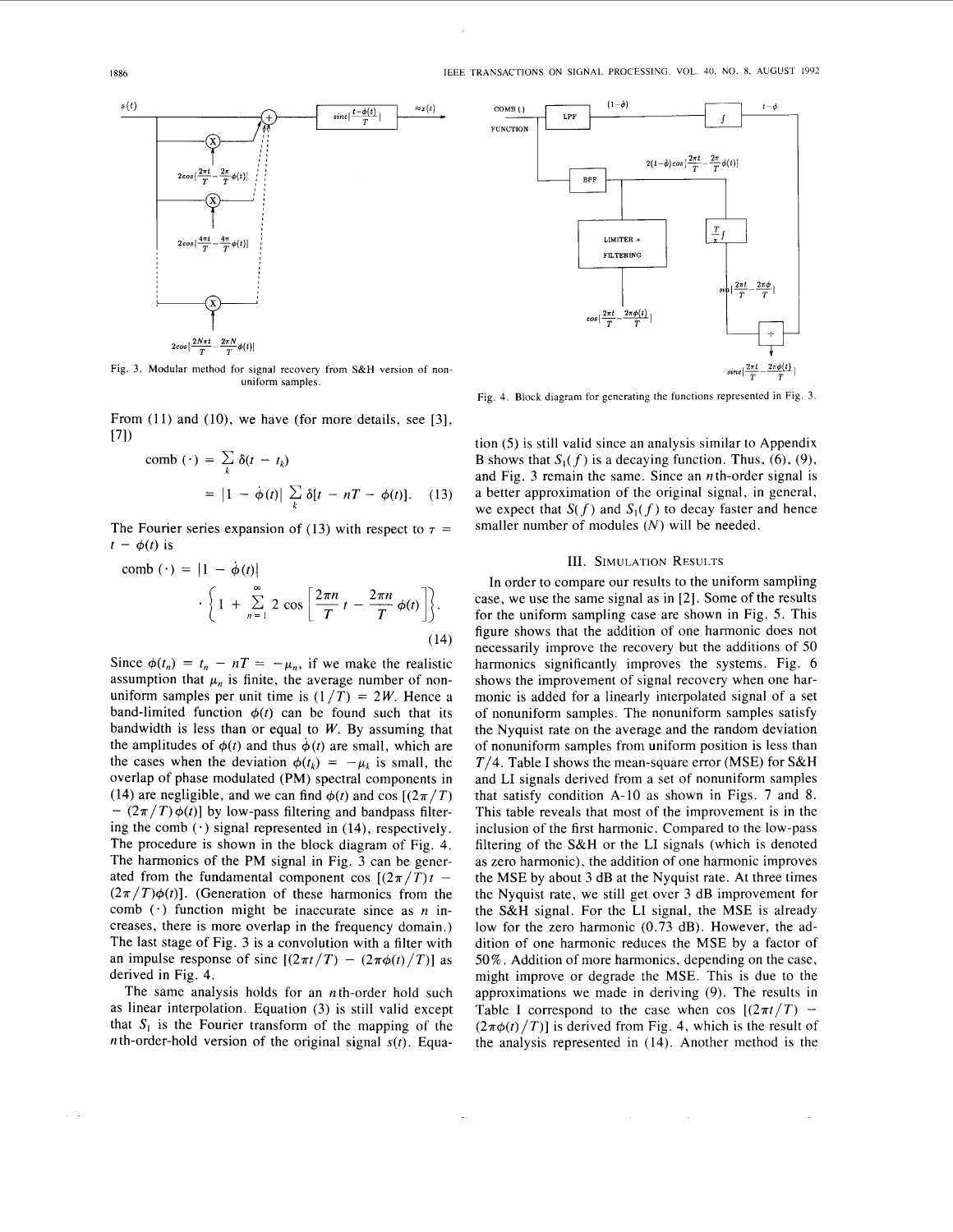# <span id="page-3-0"></span>**MARVASTI AND LEE: ANALYSIS AND RECOVERY OF S & H AND LI SIGNALS <b>***I887*



 $(c)$ 

Fig. 5. The harmonic method using uniform samples at the Nyquist rate. The solid line is the original signal; the dotted line is<br>the recovered signal: (a) The result after low-pass filtering the S&H signal. (b) The result



Fig. 6. The harmonic method using nonuniform samples at the Nyquist rate: (a) The original and LI signal. (b) The result after low-pass filtering the LI signal. (c) The result after adding one harmonic.

 $\omega$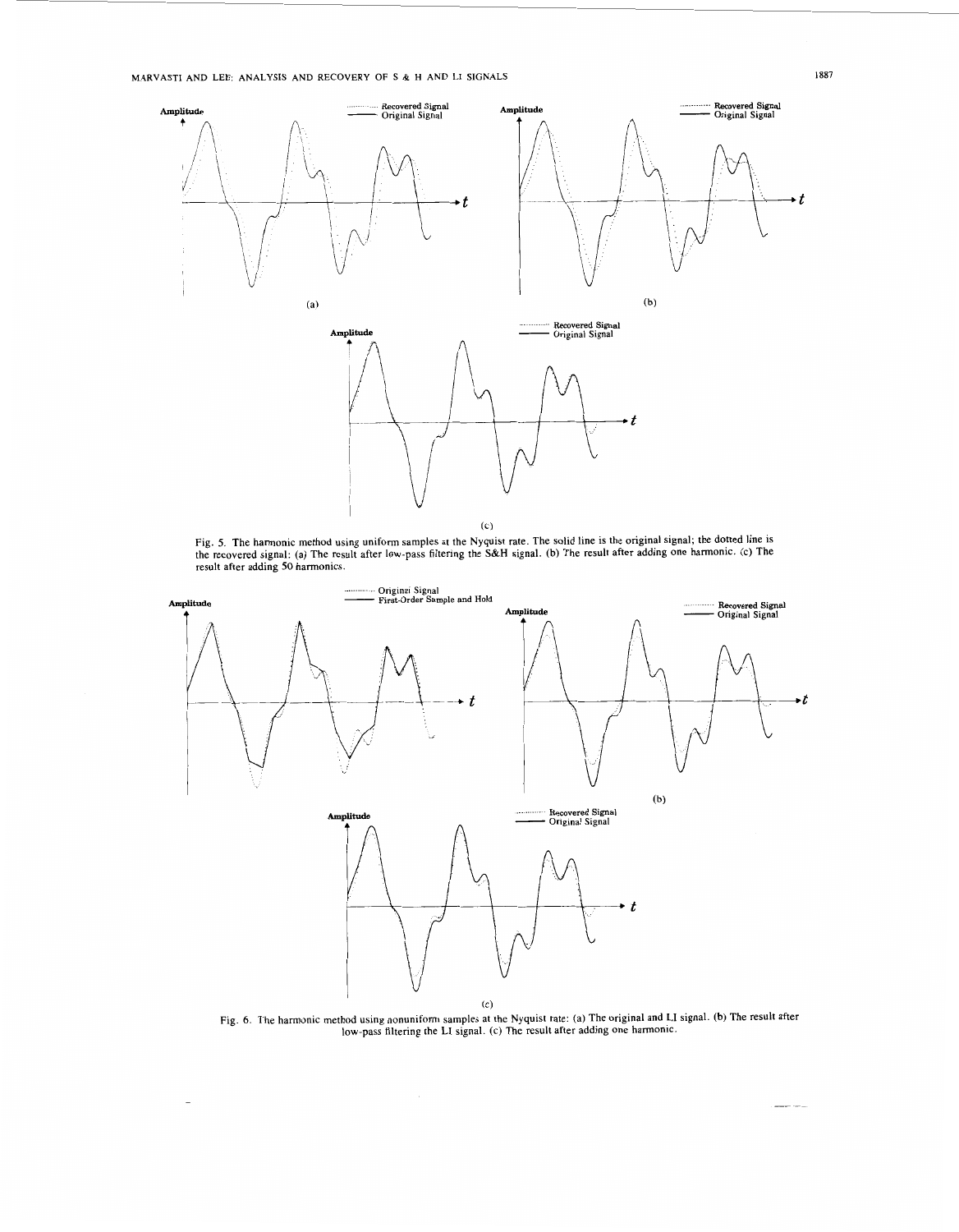<span id="page-4-0"></span>**TABLE** I **MEAN-SQUARE ERROR (IN DECIBELS) FOR S&H AND LI AT THE NYQUIST AND THREE TIMES**  THE NYQUIST RATE.  $(\phi(t))$  is DERIVED BY THE PROCEDURE SHOWN IN FIG. 4)

| No. of Harmonics | S&H<br><b>Nyquist</b> | LI<br><b>Nyquist</b> | S&H<br>$3 \times$ Nyquist | LI<br>$3 \times$ Nyquist |
|------------------|-----------------------|----------------------|---------------------------|--------------------------|
|                  |                       |                      |                           |                          |
|                  | 4.40                  | 2.66                 | 2.65                      | 0.35                     |
|                  | 4.65                  | 2.62                 | 2.60                      | 0.40                     |
| 15               | 3.43                  | 2.45                 | 3.15                      | 0.46                     |
| 25               | 2.68                  | 2.38                 | 3.32                      | 0.57                     |



**Fig. 7. The S&H signal of a set of nonuniform samples at the Nyquist rate.** 



**Fig. 8. The S&H signal of a set of nonuniform samples at three times the Fig. 10.** The plot of  $t = \tau - \theta(\tau)$  and its inverse  $\tau = \gamma(t) = t - \phi(t)$ . **Nyquist rate.** 

use of  $(A-4)$  and  $(A-7)$ . We first derive  $\theta(\tau)$  from  $(A-7)$ and then use (A-4) to derive  $\phi(t)$ ; cos  $\left[\frac{2\pi t}{T}\right]$  –  $(2\pi/T)\phi(t)$  is then generated. As (A-5) implies, uniform points of  $\theta(nT)$  correspond to nonuniform points of  $\phi(t_n)$ and vice versa. This requires a kind of interpolation to get  $\phi(t)$  at uniform intervals. The relationship between  $\phi(t)$ and  $\theta(\tau)$  are shown in Fig. 9. This relationship is derived from the fact that  $t = \tau - \theta(\tau)$  and its inverse  $\tau = \gamma(t)$ have symmetry along the ramp function as shown in Fig. 10. If we use this method to calculate  $\phi(t)$ , the results are sometimes better and sometimes worse as shown in Table 11. However, this method is computationally intensive and we recommend the procedure shown in Fig. **4.** 



**Fig. 9.** The plot of  $\phi(t)$  and  $\theta(\tau)$  versus *t* and  $\tau$ , respectively.



Comparing the results shown in the above tables to the iterative techniques discussed in [6] (Table I), we see similar results. In both techniques the greatest improvement is in the first iteration or the addition of the first harmonic. The convergence in both cases is slow. However, due to some approximations in deriving the modular method (see footnote l), the results do not get indefinitely better with the addition of more harmonics. This is not true for the iterative method. The limitation there is only due to round off errors in computer simulations. In general, the iterative technique outperforms the modular method at the expense of longer computer time. The modular method as depicted in [Fig.](#page-2-0) **3** is implemented in parallel and therefore can be processed in real time.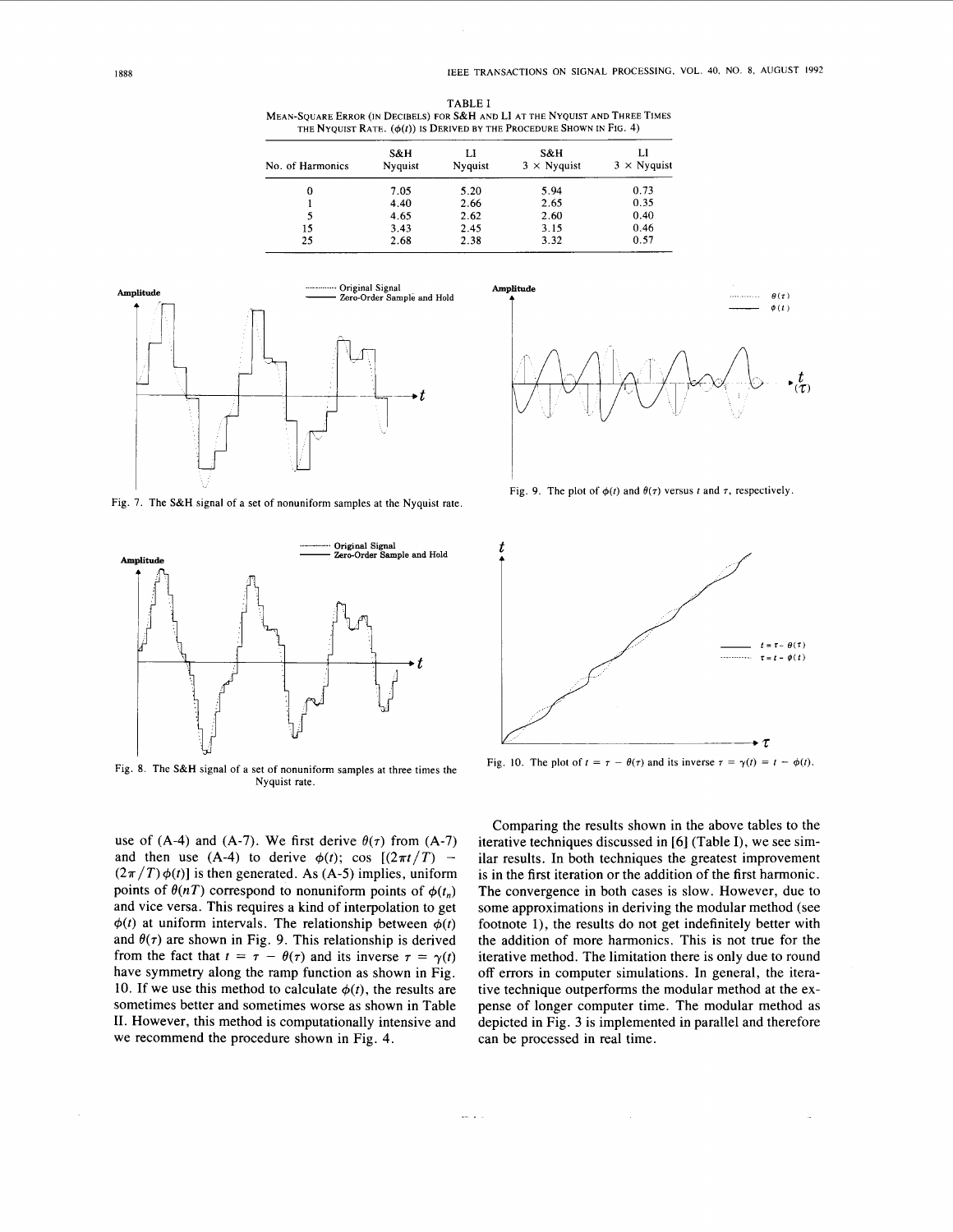**TABLE I1**  COMPARISON OF MSE FOR TWO DIFFERENT METHODS TO DERIVE  $\phi(t)$ . The FIRST AND THE **THIRD COLUMNS ARE FROM TABLE 1. THE SECOND AND THE LAST COLUMNS ARE**  CALCULATED WHEN  $\phi(t)$  is DERIVED FROM  $\theta(t)$ 

| No. of Harmonics | $\phi(t) \rightarrow$ Fig. 4<br>S&H<br>Nyquist | $\theta(\tau) \rightarrow \phi(t)$<br>S&H<br><b>Nyquist</b> | $\phi(t) \rightarrow$ Fig. 4<br>LI<br>Nyquist | $\theta(\tau) \rightarrow \phi(t)$<br>IJ<br>Nyquist |
|------------------|------------------------------------------------|-------------------------------------------------------------|-----------------------------------------------|-----------------------------------------------------|
| 0                | 7.05                                           | 7.05                                                        | 5.20                                          | 5.20                                                |
|                  | 4.40                                           | 4.35                                                        | 2.66                                          | 2.58                                                |
|                  | 4.65                                           | 4.99                                                        | 2.62                                          | 2.57                                                |
| 15               | 3.43                                           | 4.80                                                        | 2.45                                          | 2.56                                                |
| 25               | 2.68                                           | 4.90                                                        | 2.38                                          | 2.59                                                |

# **IV. CONCLUSIONS**

We extended the modular technique that was developed for the recovery of uniform **S&H** and LI to the nonuniform case. Besides the sample-and-hold and linear interpolation, this technique, assuming (4) holds, can be generalized to any nth order-hold interpolation.

We have also shown a practical method to determine the inverse coordinate transform suggested by [3], [4].

# **APPENDIX** A

From (I), we have

$$
t = \tau - \theta(\tau). \tag{A-1}
$$

The inverse of (A-1) is

$$
\tau = \gamma(t). \tag{A-2}
$$

 $\gamma(t)$  in (A-2) exists because the mapping in (A-1) is assumed to be 1-1. We are interested to see under what conditions  $\gamma(t)$  can be written as

$$
\tau = \gamma(t) = t - \phi(t) \tag{A-3}
$$

where  $\phi(t)$  is a bounded function. Substituting (A-3) in  $(A-1)$ , we get

$$
\phi(t) = -\theta(\tau) \tag{A-4}
$$

where  $\tau$  in the above is a dependent variable of  $t$  as given in (A-3). At nonuniform instants, the above equation becomes

$$
\phi(t_k) = -\theta(kT). \tag{A-5}
$$

Now, we show that for  $\gamma(t)$  to be written in the form shown in (A-3), we need the following condition:

$$
\dot{\phi} < 1
$$
 and  $\frac{d\theta(\tau)}{d\tau} < 1.$  (A-6)

The proof is as follows: For (A-1) to be 1-1, the function *t* versus *7* should be a monotonically increasing function. This implies that the derivative is always positive, i.e.,

$$
\frac{dt}{d\tau} = 1 - \frac{d\theta(\tau)}{d\tau} >
$$
\nor

\n
$$
\frac{d\theta(\tau)}{d\tau} < 1.
$$

Likewise, from (A-3), we can derive  $\dot{\phi}$  < 1. Therefore, we have shown that condition (A-6) guarantees a 1-1 mapping between (A-1) and its inverse (A-3).

Now, we can find the conditions on the deviation of nonuniform samples  $(\mu_n = nT - t_n)$  based on condition (A-6). Since  $\theta(\tau)$  in (1) is any function such that  $\theta(nT)$  =  $\mu_n$ , let us take  $\theta(\tau)$  to be band limited to *W* as defined by

$$
\theta(\tau) = \sum_{n} \mu_n \text{ sinc } (2\tau W - n). \tag{A-7}
$$

According to the Bernstein inequality [10], the slope of a band-limited signal is related to the bandwidth and the maximum amplitude of the signal, i.e.,

$$
\left|\frac{d\theta(\tau)}{d\tau}\right| \leq 2\pi\theta_{\text{max}}W \tag{A-8}
$$

where  $\theta_{\text{max}}$  is the maximum amplitude of  $|\theta(\tau)|$  in (A-7). At the Nyquist interval  $T = (1/2W)$ , from condition (A-8) if

$$
\theta_{\max} < \frac{T}{\pi} \to \left| \frac{d\theta(\tau)}{d\tau} \right| < 1. \tag{A-9}
$$

That is, condition (A-9) is a sufficient condition to satisfy (A-6). Since  $\mu_n = \theta(nT) \leq \theta_{\text{max}}$ , we derive the requirement that

$$
|\mu_n| < \frac{T}{\pi}.\tag{A-10}
$$

The above equation implies that if condition (A-9) is satisfied (which implies conditions (A-8) and (A-6) are satisfied), the nonuniform samples cannot deviate by more than  $T/\pi$  from the uniform positions.<sup>2</sup> Unfortunately, condition (A-10) is not a sufficient condition since if (A-10) is satisfied, there is no guarantee that (A-9) is satisfied.

To get a sufficient condition on the nonuniform sampling deviations,  $\mu_n$ , we try to get a different bound than the Bernstein inequality shown in (A-8). We represent the slope of  $\theta(\tau)$  as the inverse Fourier transform and then

<sup>&</sup>lt;sup>2</sup>It is interesting to compare this to the sufficient condition  $|\mu_n| < (T/4)$ for the nonuniform samples to have Lagrange interpolation, see [7] for details.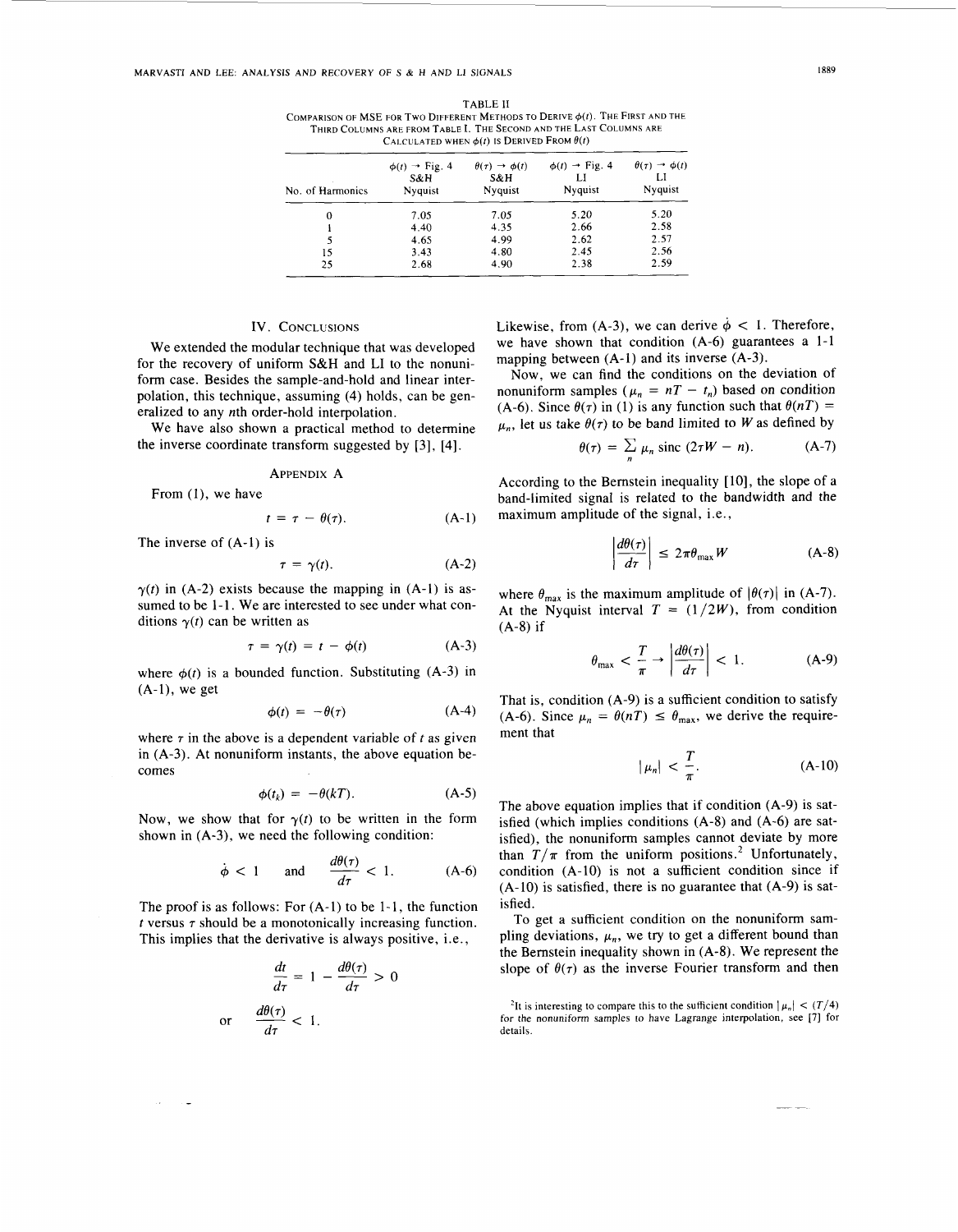invoke the Schwarz's inequality [11]; the result is

$$
\left| \frac{d\theta(\tau)}{d\tau} \right| = \left| \int_{-\pi}^{\pi} j2\pi f \Theta(f) e^{j2\pi ft} df \right|
$$
  

$$
\leq \left[ \int_{-\pi}^{\pi} |\Theta(f)|^2 df \int_{-\pi}^{\pi} (2\pi f)^2 df \right]^{1/2} (A-11)
$$

where  $\Theta(f)$  is the Fourier transform of  $\theta(\tau)$ . The above equation can be written as

$$
\left|\frac{d\theta(\tau)}{d\tau}\right| \le \frac{2\pi W}{\sqrt{3}} \sqrt{E_{\theta} 2W} \tag{A-12}
$$

where  $E_{\theta}$  is the energy of  $\theta$  given by

$$
E_{\theta} = \int \theta^2(\tau) d\tau = T \sum_n \theta^2(nT) = T \sum_n \mu_n^2. \quad (A-13)
$$

Substituting (A-13) in **(A-12),** we get

$$
\left|\frac{d\theta(\tau)}{d\tau}\right| \le \frac{2\pi W}{\sqrt{3}} \left[\sum_n \mu_n^2\right]^{1/2}.\tag{A-14}
$$

TO satisfy **(A-6),** from **(A- 14),** a sufficient condition would be

$$
\sum_{n} \mu_n^2 < \frac{3T^2}{\pi^2} \tag{A-15}
$$

where T is the Nyquist interval  $(T = [1/2W])$ .

be violated as long as **(A-15)** is satisfied. The above sufficient condition shows that (A-10) could

## APPENDIX **B**

In this Appendix we would like to show that if  $x(t)$  is an  $L_2$  function, the sampled-and-held version of  $x(t)$ , i.e.,  $s(t)$  and the mapped function  $s_1(\tau)$  are  $L_2$ . If we can prove this, then according to the Parseval energy theorem  $\int |S_1(f)|^2 df$  is finite and hence  $S_1(f)$  is a decaying function with respect to f. To prove  $s(t)$  is an  $L_2$  function, we proceed as follows (see Fig. **2):** 

$$
E_{s(t)} = \int s^2 dt = \sum_k (t_{k+1} - t_k) x^2(t_k)
$$
 (B-1)

where  $E_{s(t)}$  is the energy of  $s(t)$ . Assuming the samples satisfy the condition  $t_{k+1} - t_k \leq M$  for all k, we have

$$
E_{s(t)} \leq M \sum_{k} x^2(t_k). \tag{B-2}
$$

On the other hand, the set  $\{t_k\}$  is a stable sampling set if **[71** 

$$
\sum_{k} x^{2}(t_{k}) \leq B \int x^{2} dt
$$
 (B-3)

where B is a fixed constant for all values of  $t_k$ . From  $(B-2)$  and  $(B-3)$ , the following equation is derived:

$$
E_{s(t)} \le BM \int x^2 dt. \tag{B-4}
$$

Since we have assumed that  $x(t)$  belongs to an  $L_2$  space, the inequality (B-4) proves that  $s(t)$  is also an  $L_2$  function. Now, we show that after mapping  $s(t)$  to  $s_1(\tau)$ ,  $s_1(\tau)$ 

also belongs to an  $L_2$  space. The proof is as follows.

From **(8),** we have

$$
\int_{-\infty}^{\infty} s_1^2(\tau) d\tau = \int_{-\infty}^{\infty} s_1^2[t - \phi(t)] (1 - \dot{\phi}) dt
$$

$$
= \int_{-\infty}^{\infty} s^2(t) (1 - \dot{\phi}) dt. \qquad (B-5)
$$

From **(A-6),** we know

$$
|\dot{\phi}(t)| < 1. \tag{B-6}
$$

From  $(B-5)$  and  $(B-6)$ , we get

(A-15)

\n
$$
\int_{-\infty}^{\infty} s_1^2(\tau) \, d\tau < 2 \int_{-\infty}^{\infty} s^2(t) \, dt. \tag{B-7}
$$

Since  $s(t)$  belongs to  $L_2$ , we have thus proved that  $s_1(\tau)$ also belongs to  $L_2$ . Now, from the Parseval energy theorem, we know that  $\int_{-\infty}^{\infty} |S_1(f)|^2 df$  is finite and therefore  $S_1(f)$  is a decaying function with respect to f.

### **REFERENCES**

- [l] F. Marvasti, "A new method to compensate for the sample-and-hold
- distortion," IEEE Trans. Acoust., Speech, Signal Processing, vol.<br>ASSP-33, no. 3, pp. 738-741, June 1985.<br>[2] F. Marvasti, "An iterative method to compensate for the interpola-<br>tion distortion," IEEE Trans. Acoust., Speech
- [3] A. Papoulis, "Error analysis in sampling theory," *Proc. IEEE,* vol. 54, no. 7, pp. 947-955, July 1966.
- [4] J. Clark, M. Palmer, and P. Lawrence, "A transformation method for the reconstruction of functions from nonuniformly spaced samples," *IEEE Trans. Acoust., Speech, Signal Processing,* vol.
- ASSP-33, no. 4, Oct. 1985. [5] F. Marvasti, "The spectrum of nonuniform samples," *Electron. Lett.,*  pp. 896-897, NOV. 1984.
- [6] F. Marvasti, M. Analoui, and M. Gamshadzahi, "Recovery of signals from nonuniform samples using iterative methods," *IEEE Trans. Signal Processing,* vol. 39, no. **4,** pp. 872-877, Apr. 1991.
- [7] F. Marvasti, *A Vnijed Approach to Zero-Crossings and Nonuniform Sampling of Single and Multidimensional Signals and Systems.* Oak Park, IL: Nonuniform Publications, 1987.
- [8] F. Marvasti, "Reflections on the Poisson sum formula," *Trans. IEEE Japan,* sec. E, vol. E67, no. 9, Sept. 1984.
- [9] **H.** E. Rowe, *Signals and Noise in Communication Systems.* Princeton, NJ: Van Nostrand, 1965.
- [lo] A. Papoulis, *Signal Analysis.*  New York: McGraw-Hill, 1977.
- [ll] Fante, *Signal Analysis and Estimation.*  Princeton, NJ: Van Nostrand, 1988.